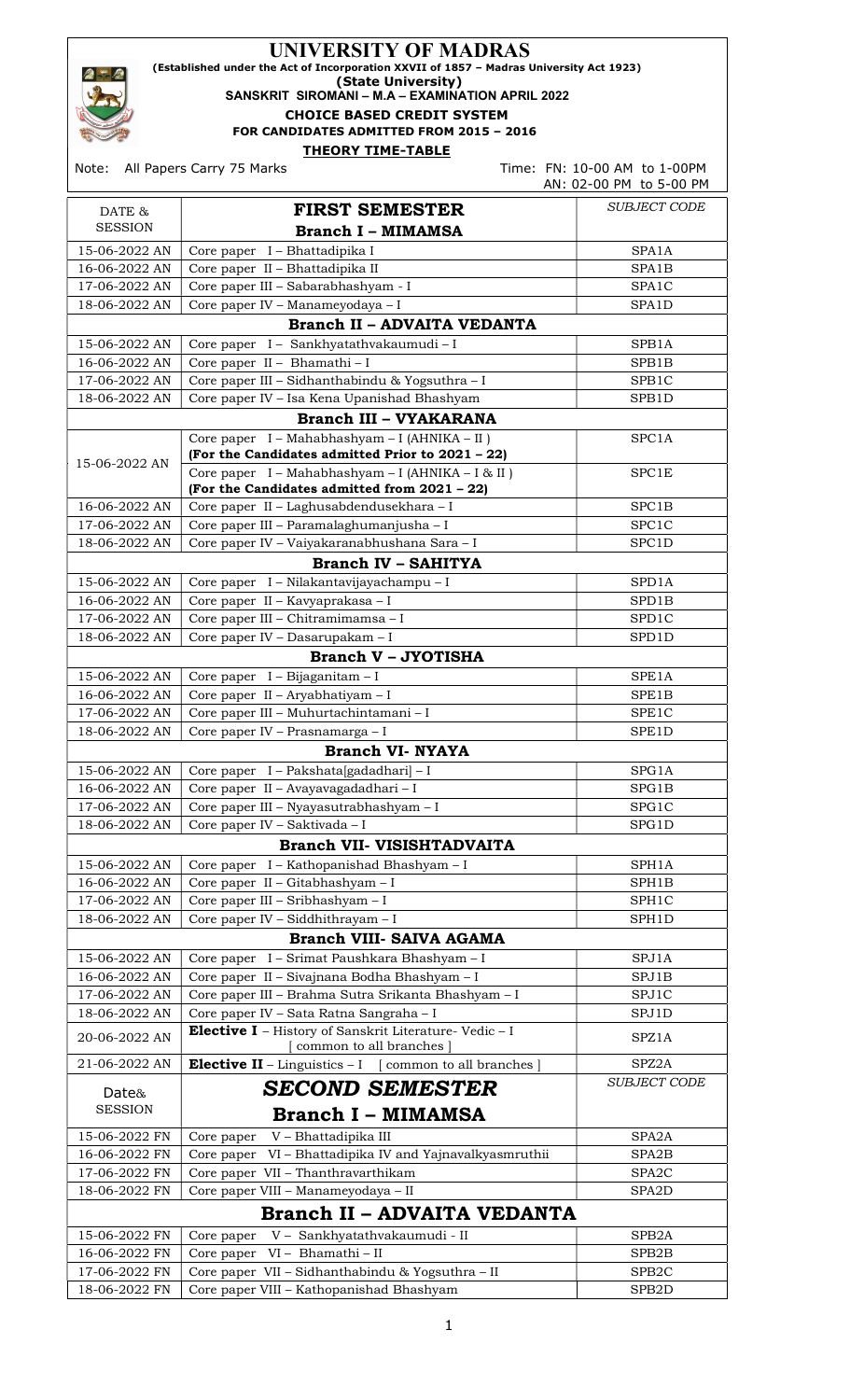| <b>Branch III - VYAKARANA</b>      |                                                                                                |                                          |  |  |  |
|------------------------------------|------------------------------------------------------------------------------------------------|------------------------------------------|--|--|--|
|                                    | Core paper V - Mahabhashyam - II (AHNIKA - III)                                                | SPC <sub>2</sub> A                       |  |  |  |
| 15-06-2022 FN                      | (For the Candidates admitted Prior to 2021 - 22)                                               |                                          |  |  |  |
|                                    | Core paper $V - Mahabhashyam - II (AHNIKA - III & V)$                                          | SPC <sub>2</sub> E                       |  |  |  |
|                                    | (For the Candidates admitted from 2021 - 22)                                                   |                                          |  |  |  |
| 16-06-2022 FN                      | Core paper VI - Laghusabdendusekhara - II                                                      | SPC <sub>2</sub> B                       |  |  |  |
| 17-06-2022 FN<br>18-06-2022 FN     | Core paper VII - Paramalaghumanjusha - II<br>Core paper VIII - Vaiyakaranabhushana Sara - II   | SPC <sub>2</sub> C<br>SPC <sub>2</sub> D |  |  |  |
|                                    | <b>Branch IV - SAHITYA</b>                                                                     |                                          |  |  |  |
| 15-06-2022 FN                      | V– Nilakantavijayachampu – II                                                                  | SPD <sub>2</sub> A                       |  |  |  |
| 16-06-2022 FN                      | Core paper<br>VI – Kavyaprakasa – II<br>Core paper                                             | SPD <sub>2</sub> B                       |  |  |  |
| 17-06-2022 FN                      | Core paper VII - Chitramimamsa - II                                                            | SPD <sub>2</sub> C                       |  |  |  |
| 18-06-2022 FN                      | Core paper VIII - Dasarupakam - II                                                             | SPD <sub>2</sub> D                       |  |  |  |
|                                    | <b>Branch V - JYOTISHA</b>                                                                     |                                          |  |  |  |
| 15-06-2022 FN                      | Core paper V - Bijaganitam - II                                                                | SPE2A                                    |  |  |  |
| 16-06-2022 FN                      | Core paper VI - Aryabhatiyam - II                                                              | SPE2B                                    |  |  |  |
| 17-06-2022 FN                      | Core paper VII - Muhurtachintamani - II                                                        | SPE <sub>2</sub> C                       |  |  |  |
| 18-06-2022 FN                      | Core paper VIII - Prasnamarga - II                                                             | SPE <sub>2</sub> D                       |  |  |  |
|                                    | <b>Branch VI- NYAYA</b>                                                                        |                                          |  |  |  |
| 15-06-2022 FN                      | Core paper V - Pakshata - II                                                                   | SPG <sub>2</sub> A                       |  |  |  |
| 16-06-2022 FN                      | Core paper VI - Avayavagadadhari - II                                                          | SPG2B                                    |  |  |  |
| 17-06-2022 FN<br>18-06-2022 FN     | Core paper VII - Nyayasutrabhashyam - II<br>Core paper VIII - Saktivada - II                   | SPG <sub>2</sub> C<br>SPG2D              |  |  |  |
|                                    | <b>Branch VII- VISISHTADVAITA</b>                                                              |                                          |  |  |  |
| 15-06-2022 FN                      | V – Kathopanishad Bhashyam – II<br>Core paper                                                  | SPH <sub>2</sub> A                       |  |  |  |
| 16-06-2022 FN                      | Core paper VI - Gitabhashyam - II                                                              | SPH <sub>2</sub> B                       |  |  |  |
| 17-06-2022 FN                      | Core paper VII - Sribhashyam - II                                                              | SPH <sub>2</sub> C                       |  |  |  |
| 18-06-2022 FN                      | Core paper VIII - Siddhithrayam - II                                                           | SPH <sub>2</sub> D                       |  |  |  |
|                                    | <b>Branch VIII- SAIVA AGAMA</b>                                                                |                                          |  |  |  |
| 15-06-2022 FN                      | V - Srimat Paushkara Bhashyam - II<br>Core paper                                               | SPJ2A                                    |  |  |  |
| 16-06-2022 FN                      | Core paper VI - Sivajnana Bodha Bhashyam - II                                                  | SPJ2B                                    |  |  |  |
| 17-06-2022 FN                      | Core paper VII - Brahma Sutra Srikanta Bhashyam - II                                           | SPJ2C                                    |  |  |  |
| 18-06-2022 FN                      | Core paper VIII - Sarva Darshana Sangraha                                                      | SPJ2D                                    |  |  |  |
| 20-06-2022 FN                      | <b>Elective III</b> - History of Sanskrit Literature- Classical - II<br>common to all branches | SPZ2B                                    |  |  |  |
| 21-06-2022 FN                      | <b>Elective IV</b> – Linguistics – II [common to all branches]                                 | SPZ2C                                    |  |  |  |
| DATE &                             | <b>THIRD SEMESTER</b>                                                                          | <b>SUBJECT CODE</b>                      |  |  |  |
| <b>SESSION</b>                     | <b>Branch I - MIMAMSA</b>                                                                      |                                          |  |  |  |
| 22-06-2022 AN                      | Core paper IX - Sabarabhashyma - II                                                            | SPA3A                                    |  |  |  |
| 23-06-2022 AN                      | Core paper X - Shastradipika - I                                                               | SPA3B                                    |  |  |  |
| 24-06-2022 AN                      | Core paper XI - Nyayarathnamala - I                                                            | SPA3C                                    |  |  |  |
| 25-06-2022 AN                      | ELECTIVE - V - Bhattarahasyam - I                                                              | SPA3E                                    |  |  |  |
| <b>Branch II - ADVAITA VEDANTA</b> |                                                                                                |                                          |  |  |  |
| 22-06-2022 AN                      | IX - Taithiriyopanishad Bhashyam<br>Core paper                                                 | SPB3A                                    |  |  |  |
| 23-06-2022 AN                      | Core paper<br>X - Mandukyakarika - Bhashyma - I                                                | SPB3B                                    |  |  |  |
| 24-06-2022 AN                      | XI - Advaithasiddhi - I<br>Core paper                                                          | SPB <sub>3</sub> C                       |  |  |  |
| 25-06-2022 AN                      | ELECTIVE - V - Laguchandrika - I                                                               | SPB3E                                    |  |  |  |
|                                    | <b>Branch III - VYAKARANA</b>                                                                  |                                          |  |  |  |
| 22-06-2022 AN                      | IX - Mahabhashyam - III<br>Core paper                                                          | SPC3A                                    |  |  |  |
| 23-06-2022 AN                      | X - Laghusabdendusekhara - III<br>Core paper                                                   | SPC3B                                    |  |  |  |
| 24-06-2022 AN<br>25-06-2022 AN     | XI - Laghumanjusha - I<br>Core paper<br>ELECTIVE - V - Vaiyakaranabhushanasara - III           | SPC <sub>3</sub> C<br>SPC3E              |  |  |  |
|                                    | <b>Branch IV - SAHITYA</b>                                                                     |                                          |  |  |  |
|                                    |                                                                                                | SPD3A                                    |  |  |  |
| 22-06-2022 AN<br>23-06-2022 AN     | IX - Dhvanyaloka - I<br>Core paper<br>X - Rasagangadhara - I<br>Core paper                     | SPD3B                                    |  |  |  |
| 24-06-2022 AN                      | XI - Uttararamacharitam - I<br>Core paper                                                      | SPD <sub>3</sub> C                       |  |  |  |
| 25-06-2022 AN                      | ELECTIVE - V - Uttarardha Kaumudi - I                                                          | SPD3E                                    |  |  |  |
|                                    | <b>Branch V - JYOTISHA</b>                                                                     |                                          |  |  |  |
| 22-06-2022 AN                      | IX - Siddhantasiromani - I<br>Core paper                                                       | SPE3A                                    |  |  |  |
| 23-06-2022 AN                      | X - Prasnamarga - III<br>Core paper                                                            | SPE3B                                    |  |  |  |
| 24-06-2022 AN                      | XI - Jathakaparijatha - I<br>Core paper                                                        | SPE3C                                    |  |  |  |
| 25-06-2022 AN                      | ELECTIVE - V - Arvachinajyothirvijnanam - I                                                    | SPE3E                                    |  |  |  |
| <b>Branch VI- NYAYA</b>            |                                                                                                |                                          |  |  |  |
| 22-06-2022 AN                      | IX - Hetvabhasa Samanyanirukthi - I<br>Core paper                                              | SPG3A                                    |  |  |  |
| 23-06-2022 AN                      | Core paper<br>X - Nyayakusumanjali - I                                                         | SPG3B                                    |  |  |  |
| 24-06-2022 AN                      | XI - Vyutpattivada - I<br>Core paper                                                           | SPG3C                                    |  |  |  |
| 25-06-2022 AN                      | $ELECTIVE - V - Prashathapadabhasyam - I$                                                      | SPG3E                                    |  |  |  |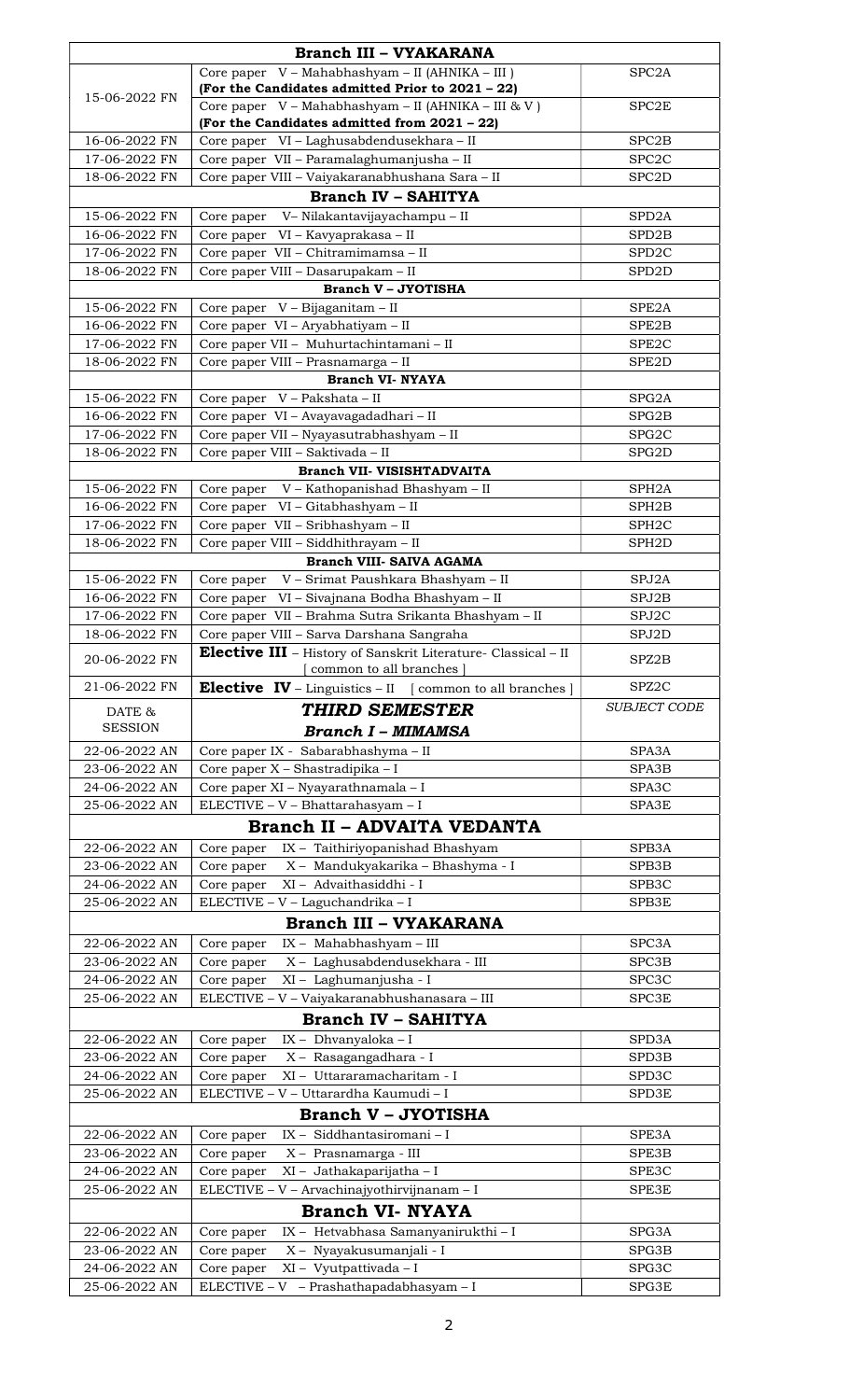|                                       | Branch VII- VISISHTADVAITA                                                  |                                |
|---------------------------------------|-----------------------------------------------------------------------------|--------------------------------|
| 22-06-2022 AN                         | IX - Nyayasidhanjanam - I<br>Core paper                                     | SPH3A                          |
| 23-06-2022 AN                         | X - Vedarthasangraha<br>Core paper                                          | SPH3B                          |
| 24-06-2022 AN                         | XI - Vedanthaparibhasha - I<br>Core paper                                   | SPH <sub>3</sub> C             |
| 25-06-2022 AN                         | ELECTIVE - V - Tatvamuktakalapa - I                                         | SPH3E                          |
|                                       | <b>Branch VIII- SAIVA AGAMA</b>                                             |                                |
| 22-06-2022 AN                         | IX - Srimat Paushkara Bhashyam - III<br>Core paper                          | SPJ3A                          |
| 23-06-2022 AN                         | Core paper<br>X - Sivajnana Bodha Bhashyam - III                            | SPJ3B                          |
| 24-06-2022 AN                         | XI - Brahma Sutra Srikanta Bhashyma - III<br>Core paper                     | SPJ3C                          |
| 25-06-2022 AN                         | ELECTIVE - V - Sri Mathanga Parameshvaragama - I                            | SPJ3E                          |
|                                       | <b>Elective VI</b> – Computer Science (Theory) – I                          |                                |
| 27-06-2022 AN                         | common to all branches   (Maximum 60 Marks)                                 | SPZ3C                          |
|                                       | <b>FOURTH SEMESTER</b>                                                      |                                |
|                                       | <b>Branch I - MIMAMSA</b>                                                   |                                |
|                                       |                                                                             |                                |
|                                       |                                                                             |                                |
| 22-06-2022 FN                         | Sabarabhashyam-III<br>Core paper<br>XII –                                   | SPA4A                          |
| 23-06-2022 FN                         | Core paper<br>XIII - Sasthradipika - II                                     | SPA4B                          |
| 24-06-2022 FN                         | XIV - Nayaratnamala - II<br>Core paper                                      | SPA4C                          |
| 25-06-2022 FN                         | ELECTIVE - VII - Bhattarahasyam - II                                        | SPA4E                          |
|                                       | <b>Branch II - ADVAITA VEDANTA</b>                                          |                                |
| 22-06-2022 FN                         | Core paper<br>XII - Chandogyopanishad Bhashyam                              | SPB4A                          |
| 23-06-2022 FN                         | XIII - Mandukyakarika Bhashyma - II<br>Core paper                           | SPB4B                          |
| 24-06-2022 FN                         | XIV - Advaithasiddhi - II<br>Core paper                                     | SPB4C                          |
| 25-06-2022 FN                         | ELECTIVE - VII - Laguchandrika - II                                         | SPB4E                          |
|                                       | <b>Branch III - VYAKARANA</b>                                               |                                |
| 22-06-2022 FN                         | XII - Mahabhashyam - IV<br>Core paper                                       | SPC <sub>4</sub> A             |
| 23-06-2022 FN                         | XIII - Laghusabdendusekhara - IV<br>Core paper                              | SPC4B                          |
| 24-06-2022 FN                         | XIV - Laghumanjusha - II<br>Core paper                                      | SPC4C                          |
| 25-06-2022 FN                         | ELECTIVE - VII - Vaiyakaranabhushanasara - IV                               | SPC4E                          |
|                                       |                                                                             |                                |
|                                       | <b>Branch IV - SAHITYA</b>                                                  |                                |
| 22-06-2022 FN                         | XII - Dhvanyaloka - II<br>Core paper                                        | SPD4A                          |
| 23-06-2022 FN                         | XIII - Rasagangadhara - II<br>Core paper                                    | SPD4B                          |
| 24-06-2022 FN                         | Core paper XIV - Venisamharam                                               | SPD4C                          |
| 25-06-2022 FN                         | ELECTIVE - VII - Uttarardha Kaumudi - II                                    | SPD4E                          |
|                                       | <b>Branch V - JYOTISHA</b>                                                  |                                |
| 22-06-2022 FN                         | XII - Siddhantasiromani - II<br>Core paper                                  | SPE4A                          |
| 23-06-2022 FN                         | XIII - Prasnamarga - IV<br>Core paper                                       | SPE4B                          |
| 24-06-2022 FN                         | XIV - Jathakaparijatha - II<br>Core paper                                   | SPE4C                          |
| 25-06-2022 FN                         | ELECTIVE - VII - Arvachinajyothirvijnanam - II                              | SPE4E                          |
|                                       | <b>Branch VI- NYAYA</b>                                                     |                                |
| 22-06-2022 FN                         | XII - Hetvabhasa Samanyanirukthi - II<br>Core paper                         | SPG4A                          |
| 23-06-2022 FN                         | XIII - Nyayakusumanjali - II<br>Core paper                                  | SPG4B                          |
| 24-06-2022 FN                         | XIV - Vyutpattivada - II<br>Core paper                                      | SPG4C                          |
| 25-06-2022 FN                         | ELECTIVE - VII -<br>Prashasthapadabhasyam - II                              | SPG4E                          |
|                                       | Branch VII- VISISHTADVAITA                                                  |                                |
| 22-06-2022 FN                         | XII - Nyayasidhanjanam - II<br>Core paper                                   | SPH4A                          |
| 23-06-2022 FN                         | Core paper XIII - Sribhashyam - III                                         | SPH <sub>4</sub> B             |
| 24-06-2022 FN                         | Core paper XIV - Vedanthaparibhasha - II                                    | SPH4C                          |
| 25-06-2022 FN                         | ELECTIVE - VII - Tatvamuktakalapa - II                                      | SPH4E                          |
| 22-06-2022 FN                         | Branch VIII- SAIVA AGAMA<br>Core paper XII - Srimat Paushkara Bhashyam - IV | SPJ4A                          |
| 23-06-2022 FN                         | Core paper XIII - Sivajnana Bodha Bhashyam - IV                             | SPJ4B                          |
| 24-06-2022 FN                         | Core paper XIV - Brahma Sutra Srikanta Bhashyam - IV                        | SPJ4C                          |
| 25-06-2022 FN                         | ELECTIVE - VII - Sri Mathanga Parameshvaragama - II                         | SPJ4E                          |
|                                       | <b>Elective VIII</b> - E.D. Computer Science - $(Theory) - 1I$              |                                |
| 27-06-2022 FN                         | [common to all branches] (Maximum 60 Marks)                                 | SPZ4D                          |
| <b>University Centenary Building,</b> |                                                                             | Dr. K PANDIAN, M.Sc., Ph.D.,   |
| Chepauk, Chennai - 600 005.           |                                                                             | CONTROLLER OF EXAMINATIONS i/c |
| <b>APRIL 2022</b>                     |                                                                             |                                |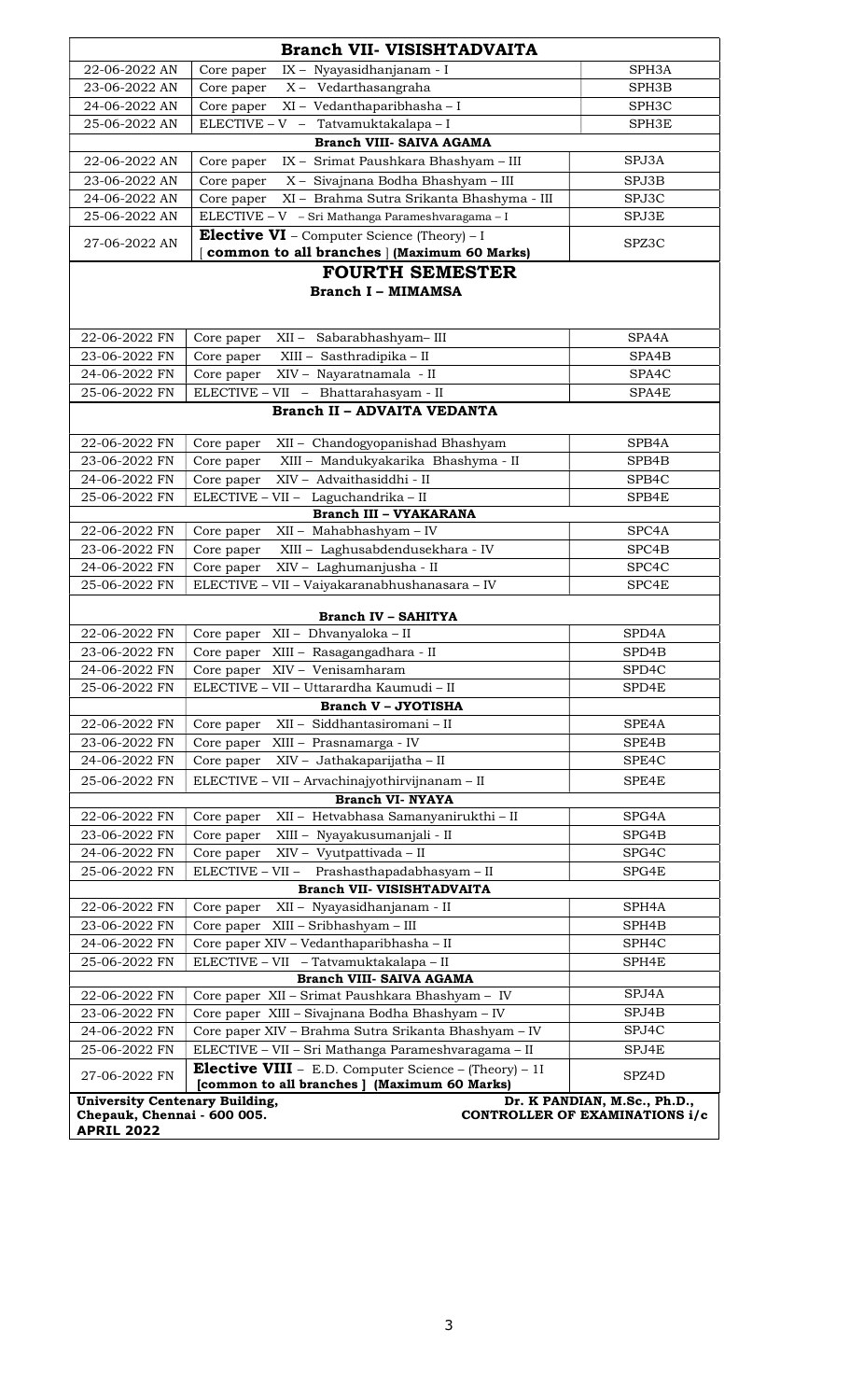

#### UNIVERSITY OF MADRAS (Established under the Act of Incorporation XXVII of 1857 – Madras University Act 1923) (State University) SANSKRIT SIROMANI EXAMINATION, APRIL 2022 CHOICE BASED CREDIT SYSTEM THEORY TIME-TABLE FOR CANDIDATES ADMITTED FROM 2015 - 2016

#### **Maximum marks: 075**

Time: FN: 10.00 AM to 01.00 PM AN: 02.00 PM to 05.00 PM

## PRAK SIROMANI –FOUNDATION COURSE FIRST SEMESTER

| Date & session | Title of the Paper              | Sub code           |
|----------------|---------------------------------|--------------------|
| 15-06-2022 AN  | Part – I – Tamil Paper I        | FLA <sub>1</sub> A |
|                | $Part - I$ Hindi Paper I        | FLA1E              |
| 16-06-2022 AN  | English Paper I<br>Part – II    | FLA1Z              |
| 17-06-2022 AN  | Part – III – Basic Sanskrit – I | SEA <sub>1</sub> A |
| 18-06-2022 AN  | Grammar – I                     | SEA1B              |
| 20-06-2022 AN  | Grammar – II                    | SEA1C              |

#### SECOND SEMESTER

| Date & session | Title of the Paper                                        | Sub code |
|----------------|-----------------------------------------------------------|----------|
| 15-06-2022 FN  | Tamil Paper II<br>$Part-I$<br>$\sim$                      | FLA2A    |
|                | Hindi Paper II<br>$Part-I$<br>$\sim$                      | FLA2E    |
| 16-06-2022 FN  | Part - II<br>English Paper II<br>$\overline{\phantom{0}}$ | FLA2Z    |
| 17-06-2022 FN  | Basic Sanskrit – II<br>Part - III<br>$\sim$               | SEA2A    |
| 18-06-2022 FN  | Grammar – III                                             | SEA2B    |
| 20-06-2022 FN  | Kosa & prose                                              | SEA2C    |

#### THIRD SEMESTER

| Date & session | <b>Title of the Paper</b>                                    | Sub code |
|----------------|--------------------------------------------------------------|----------|
| 21-06-2022 AN  | Part – I<br>Tamil Paper III<br>$ \,$                         | FLA3A    |
|                | $Part-I$<br>Hindi Paper III<br>$\overline{\phantom{a}}$      | FLA3E    |
| 22-06-2022 AN  | $Part - II$<br>English Paper III<br>$\overline{\phantom{a}}$ | FLA3Z    |
| 23-06-2022 AN  | Part – III<br>Sanskrit - Poetry - I<br>$-$                   | SEA3A    |
| 24-06-2022 AN  | Elements of Sastras – I                                      | SEA3B    |
| 25-06-2022 AN  | $Grammar - IV$                                               | SEA3C    |
|                |                                                              |          |

### FOURTH SEMESTER

| Date & session |              | <b>Title of the Paper</b> | Sub code |
|----------------|--------------|---------------------------|----------|
|                | $Part-I$     | Tamil Paper IV            | FLA4A    |
| 21-06-2022 FN  | $Part-I$     | Hindi Paper IV            | FLA4E    |
| 22-06-2022 FN  | $Part - II$  | English Paper IV          | FLA4Z    |
| 23-06-2022 FN  | $Part - III$ | Sanskrit - Poetry – II    | SEA4A    |
| 24-06-2022 FN  |              | Elements of Sastras - II  | SEA4B    |
| 25-06-2022 FN  |              | Functional Sanskrit       | SEA4C    |
|                |              |                           |          |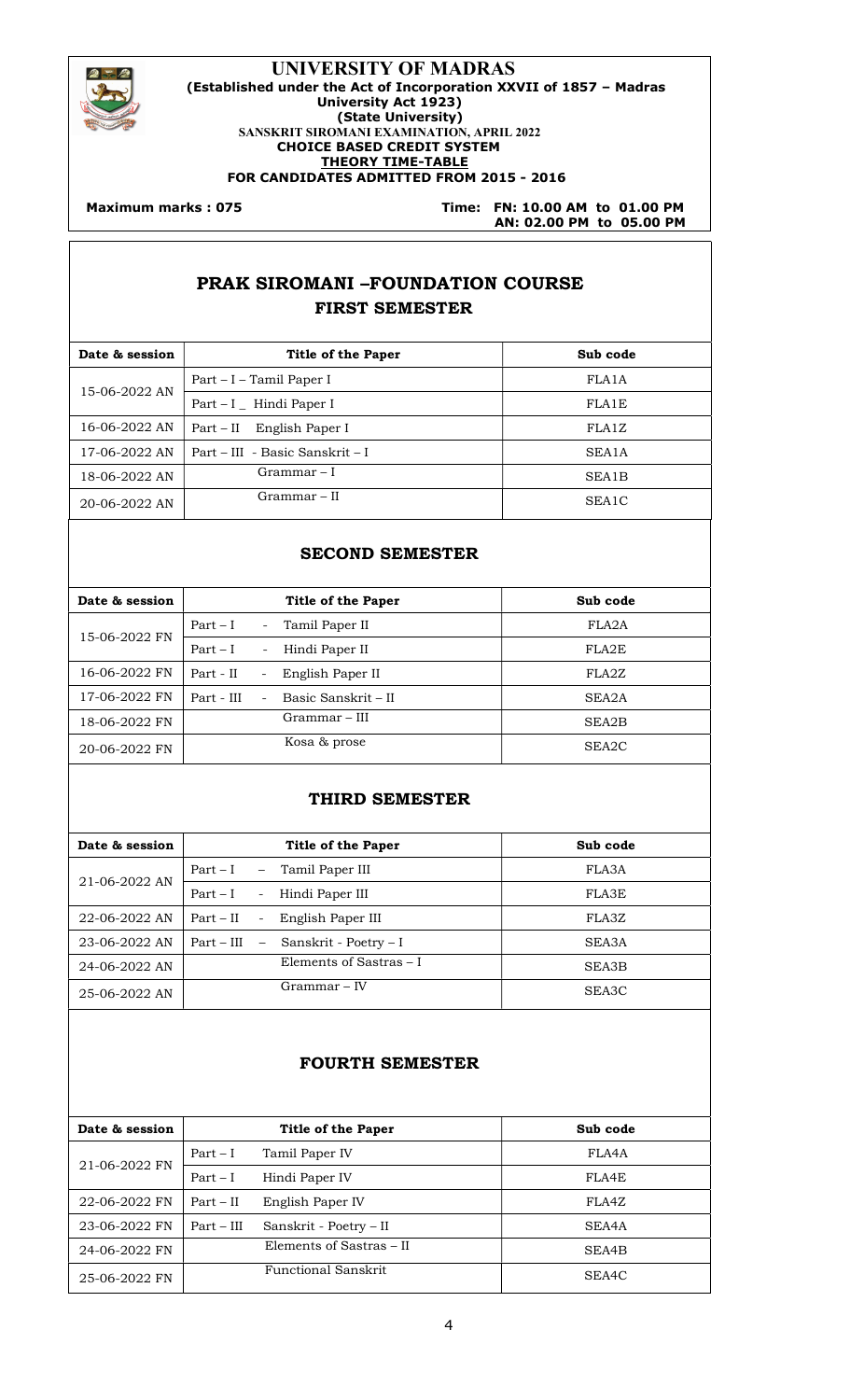### SANSKRIT SIROMANI MADHYAMA B.A DEGREE LANGUAGES: COMMON TO ALL BRANCHES

| <b>FIRST SEMESTER</b> |         |                                                                                    |                    |  |  |
|-----------------------|---------|------------------------------------------------------------------------------------|--------------------|--|--|
| Date & Session        |         | Title of the Paper                                                                 | Subject            |  |  |
|                       |         |                                                                                    | Code               |  |  |
|                       |         | Tamil Paper I (Candidate admitted from 2015-16)                                    | GLB1A              |  |  |
|                       | Part I  | Tamil Paper I (Candidate admitted from 2016-17 to 2019-20)                         | GLC1A              |  |  |
| 15-06-2022 AN         |         | Tamil Paper I (Candidate admitted from 2020-21)                                    | GLD1A              |  |  |
|                       | Part I  | Hindi Paper I (Candidate admitted from 2015-16)                                    | GLB1E              |  |  |
|                       | Part II | English Paper I (Candidate admitted from 2015-2016 to 2019-20)                     | GLB1Z              |  |  |
| 16-06-2022 AN         |         | Communicative English-I (Candidates admitted from<br>2020-2021) (Maximum 50 Marks) | GLC <sub>1</sub> Z |  |  |

### SECOND SEMESTER

|               | Part I  | Tamil Paper II (Candidate admitted from 2015-16 to 2019-20)                         | GLB <sub>2</sub> A |
|---------------|---------|-------------------------------------------------------------------------------------|--------------------|
| 15-06-2022 FN |         | Tamil Paper II (Candidate admitted from 2020-21)                                    | GLD <sub>2</sub> A |
|               | Part I  | Hindi Paper II (Candidate admitted from 2015-16)                                    | GLB2E              |
|               | Part II | English Paper II (Candidate admitted from 2015-2016 to<br>2019-201                  | GLB2Z              |
| 16-06-2022 FN |         | Communicative English-II (Candidates admitted from<br>2020-2021) (Maximum 50 Marks) | GLC2Z              |

#### THIRD SEMESTER

|               |         | Tamil Paper III (Candidate admitted in 2015-16)           | GLB3A              |
|---------------|---------|-----------------------------------------------------------|--------------------|
|               |         |                                                           |                    |
|               | Part I  | Tamil Paper III (Candidates admitted from 2016-17)        | GLC <sub>3</sub> A |
| 17-06-2022 AN |         | to 2019-20)                                               |                    |
|               |         | Tamil Paper III (Candidates admitted from 2020-21)        | GLD3A              |
|               | Part I  | Hindi Paper III (Candidate admitted from 2015-16)         | GLB3E              |
|               |         |                                                           |                    |
|               |         | English Paper III - (Candidate admitted from 2015-16 to   | GLC3Z              |
|               |         | 2019-201                                                  |                    |
|               |         |                                                           |                    |
| 18-06-2022 AN | Part II | Language through Literature-I                             | GLD3Z              |
|               |         | (Candidate admitted from 2020-21)                         |                    |
|               |         | (For all B.A. (except B.A. English) and B.Com. (Corporate |                    |
|               |         | Secretaryship & B.Com.Cooperation) Programmes)            |                    |
|               |         | (Maximum 50 Marks)                                        |                    |

#### FOURTH SEMESTER

|               | Part I  | Tamil Paper IV (Candidate admitted from 2015-2016 to<br>2019-20)                                                                                                                                          | GLB4A |
|---------------|---------|-----------------------------------------------------------------------------------------------------------------------------------------------------------------------------------------------------------|-------|
| 17-06-2022 FN |         | Tamil Paper IV (Candidates admitted from 2020-21)                                                                                                                                                         | GLD4A |
|               | Part 1  | (Candidate admitted from 2015-16)<br>Hindi Paper IV                                                                                                                                                       | GLB4E |
|               |         | English Paper IV (Candidates admitted from 2015-16)                                                                                                                                                       | GLC4Z |
| 18-06-2022 FN | Part II | Language through Literature-II<br>(Candidate admitted from 2020-21)<br>(For all B.A. (except B.A. English) and B.Com. (Corporate)<br>Secretaryship & B.Com.Cooperation) Programmes)<br>(Maximum 50 Marks) | GLD4Z |

### SANSKRIT SIROMANI MADHYAMA B.A. DEGREE BRANCH I MIMAMSA

| Date & Session | Semester        | Core Paper      | Subject          | Sub Code           |
|----------------|-----------------|-----------------|------------------|--------------------|
| 20-06-2022 AN  | First Semester  | Core Paper I    | Nyayamala I      | SUA1A              |
| 20-06-2022 FN  | Second Semester | Core Paper III  | Nyayamala II     | SUA <sub>2</sub> B |
| 21-06-2022 AN  | Third Semester  | Core Paper V    | Bhattadipika I   | SUA3C              |
| 21-06-2022 FN  | Fourth Semester | Core Paper VII  | Bhattadipika II  | SUA4D              |
| 22-06-2022 AN  | Fifth Semester  | Core Paper IX   | Bhattadipika III | SUA5E              |
| 23-06-2022 AN  | Fifth Semester  | Core Paper X    | Bhattadipika IV  | SUA <sub>5</sub> G |
| 22-06-2022 FN  | Sixth Semester  | Core Paper XII  | Bhattadipika V   | SUA6H              |
| 23-06-2022 FN  | Sixth Semester  | Core Paper XIII | Bhattadipika VI  | SUA6J              |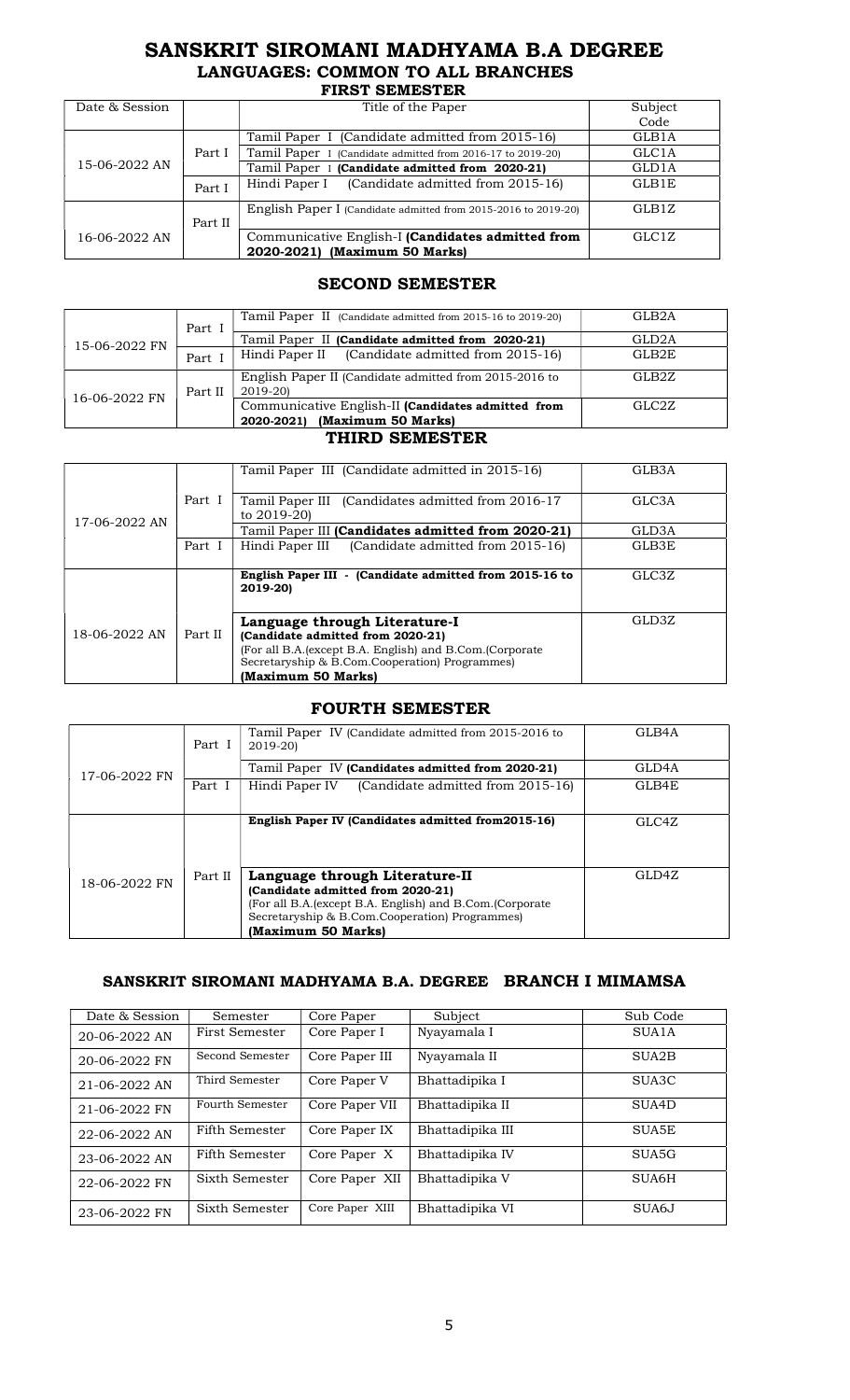# BRANCH II ADVAITA VEDANTA

| Date & Session | Semester        | Core Paper      | Subject                   | SubCode            |
|----------------|-----------------|-----------------|---------------------------|--------------------|
| 20-06-2022 AN  | First Semester  | Core Paper I    | Vedanta Paribhasha I      | SUB <sub>1</sub> A |
| 20-06-2022 FN  | Second Semester | Core Paper III  | Vedanta Paribhasha II     | SUB <sub>2</sub> B |
| 21-06-2022 AN  | Third Semester  | Core Paper V    | Gitabhashyam I            | SUB <sub>3</sub> C |
| 21-06-2022 FN  | Fourth Semester | Core Paper VII  | Gitabhashyam II           | SUB <sub>4</sub> D |
| 22-06-2022 AN  | Fifth Semester  | Core Paper IX   | Brahmasutra bhashya - I   | SUB5E              |
| 23-06-2022 AN  | Fifth Semester  | Core Paper X    | Brahmasutra bhashya - II  | SUB <sub>5</sub> G |
| 22-06-2022 FN  | Sixth Semester  | Core Paper XII  | Brahmasutra bhashya - III | SUB6H              |
| 23-06-2022 FN  | Sixth Semester  | Core Paper XIII | Brahmasutra bhashya - IV  | SUB <sub>6</sub> J |

# BRANCH III VYAKARANA

| Date & Session | Semester              | Core Paper      | Subject                                                                                                                                   | SubCode            |
|----------------|-----------------------|-----------------|-------------------------------------------------------------------------------------------------------------------------------------------|--------------------|
|                | First Semester        | Core Paper I    | Siddhanta Kaumudi &<br>Paribhashendu sekhara I                                                                                            | SUC <sub>1</sub> A |
| 20-06-2022 AN  | <b>First Semester</b> | Core Paper I    | Siddhanta Kaumudi &<br>Paribhashendu shekhara I<br>Matvarthiyaprakarana<br>(Admitted from 2015-16<br>to 2020-21)<br>(1 to 10 Paribhashas) | SUC1B              |
|                | <b>First Semester</b> | Core Paper I    | Laghu Siddhanta<br>Kaumudi - I (Shadlinga<br>Prakarana, Avyaya<br>Prakarana & Kridanta<br>Prakarana)<br>(Admitted from 2021-22)           | SUC1C              |
|                | Second Semester       | Core Paper III  | Paribhashendushekhara II<br>(11 to 25 Paribhashas)<br>(Admitted from 2015-16<br>to 2020-21)                                               | SUC <sub>2</sub> B |
| 20-06-2022 FN  | Second Semester       | Core Paper III  | Laghu Siddhanta<br>Kaumudi - II (From<br>Bhuadi Prakarana upto<br>the end of Lakarartha<br>Prakriya)<br>(Admitted from 2021-22)           | SUC <sub>2</sub> C |
| 21-06-2022 AN  | Third Semester        | Core Paper V    | Paribhashendu shekhara III                                                                                                                | SUC <sub>3</sub> C |
| 21-06-2022 FN  | Fourth Semester       | Core Paper VII  | Praudha Manorama I                                                                                                                        | SUC <sub>4</sub> D |
| 22-06-2022 AN  | Fifth Semester        | Core PaperIX    | Praudha Manorama II &<br>Sidhamnta kamudi II                                                                                              | SUC5E              |
| 23-06-2022 AN  | Fifth Semester        | Core Paper X    | Mahaabhaashya                                                                                                                             | SUC5G              |
| 22-06-2022 FN  | Sixth Semester        | Core Paper XII  | Paribhashendusekhara - IV                                                                                                                 | SUC6H              |
| 23-06-2022 FN  | Sixth Semester        | Core Paper XIII | Siddhantakaumudi – III<br>(stripratyayaprakarana)                                                                                         | SUC6J              |

# BRANCH IV SAHITYA

|               | Semester        | Core Paper     | Subject                  | SubCode            |
|---------------|-----------------|----------------|--------------------------|--------------------|
| Date&Session  |                 |                |                          |                    |
| 20-06-2022 AN | First Semester  | Core Paper I   | Prataparudriyam I        | SUD <sub>1</sub> A |
| 20-06-2022 FN | Second          | Core Paper III | Kadambari I              | SUD <sub>2</sub> B |
|               | <b>Semester</b> |                |                          |                    |
| 21-06-2022 AN | Third           | Core Paper V   | Naishadham               | SUD <sub>3</sub> C |
|               | Semester        |                |                          |                    |
| 21-06-2022 FN | Fourth          | Core PaperVII  | Prataparudriyam II       | SUD <sub>4</sub> D |
|               | <b>Semester</b> |                |                          |                    |
| 22-06-2022 AN | Fifth Semester  | Core PaperIX   | Kuvalayaananda – I       | SUD5E              |
|               |                 |                |                          |                    |
| 23-06-2022 AN | Fifth Semester  | Core Paper X   | Kuvalayaananda           | SUB5G/             |
|               |                 |                | candidates admitted from | SUD6K              |
|               |                 |                | $2015 - 16$              |                    |
| 22-06-2022 FN | Sixth Semester  | Core Paper XII | Kadambari – II           | SUD6H              |
|               |                 |                |                          |                    |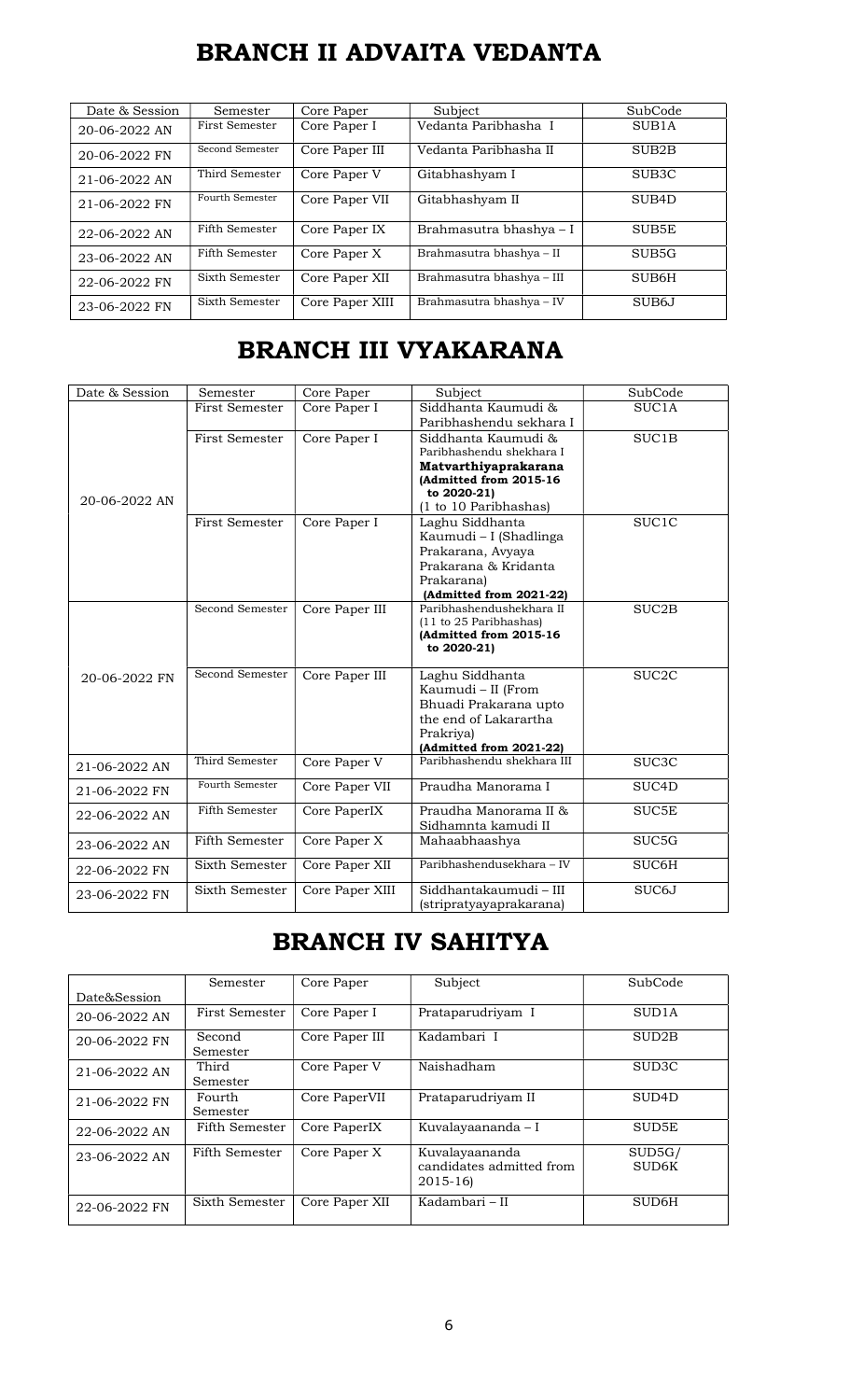# BRANCH V JYOTISHA

| Date $\alpha$ | <b>Semester</b> | Core Paper     | Subject            | Sub Code           |
|---------------|-----------------|----------------|--------------------|--------------------|
| Session       |                 |                |                    |                    |
|               |                 |                |                    |                    |
| 20-06-2022 AN | First Semester  | Core Paper I   | Brihajjaatakam I   | SUE <sub>1</sub> A |
| 20-06-2022 FN | Second          | Core Paper III | Brihajjaatakam II  | SUE <sub>2</sub> B |
|               | Semester        |                |                    |                    |
| 21-06-2022 AN | Third Semester  | Core Paper V   | Suryasiddhaanta I  | SUE <sub>3</sub> C |
|               |                 |                |                    |                    |
| 21-06-2022 FN | Fourth          | Core Paper VII | Survasiddhaanta II | SUE <sub>4</sub> D |
|               | Semester        |                |                    |                    |
| 22-06-2022 AN | Fifth Semester  | Core Paper IX  | Lilaavatii I       | SUE5E              |
|               |                 |                |                    |                    |
| 23-06-2022 AN | Fifth Semester  | Core Paper X   | Jatakalankara      | SUE <sub>5</sub> G |
| 22-06-2022 FN | Sixth Semester  | Core Paper XII | Lilaavatii II      | SUE6H              |
|               |                 |                |                    |                    |
| 23-06-2022 FN | Sixth Semester  | Core Paper     | Bruhatsamhita      | SUE <sub>6</sub> J |
|               |                 | XIII           |                    |                    |
|               |                 |                |                    |                    |

## BRANCH VI NYAYA

| Date & Session | Semester           | Core Paper      | Subject                                                              | Sub Code |
|----------------|--------------------|-----------------|----------------------------------------------------------------------|----------|
| 20-06-2022 AN  | First Semester     | Core Paper I    | Tarkasangraha with Nyaya<br>Bodhini<br>(admitted from $2015-16$ )    | SUG1B    |
| 20-06-2022 FN  | Second<br>Semester | Core Paper III  | Dinakari I                                                           | SUG2B    |
| 21-06-2022 AN  | Third Semester     | Core Paper V    | Dinakari II                                                          | SUG3C    |
| 21-06-2022 FN  | Fourth<br>Semester | Core Paper VII  | Dinakari III                                                         | SUG4D    |
| 22-06-2022 AN  | Fifth Semester     | Core Paper IX   | Panchalakshani – I – for<br>(candidates admitted from<br>2015-2016)  | SUG5H    |
| 23-06-2022 AN  | Fifth Semester     | Core Paper X    | Caturdasalakshani – I                                                | SUG5G    |
| 22-06-2022 FN  | Sixth Semester     | Core Paper XII  | Panchalakshani – II – for<br>(candidates admitted from<br>2015-2016) | SUG6K    |
| 23-06-2022 FN  | Sixth Semester     | Core Paper XIII | Caturdasalakshani – II                                               | SUG6J    |

# BRANCH VII VISISHTADVAITA VEDANTA

| Date & Session | Semester           | Core Paper      | Subject               | Sub Code           |
|----------------|--------------------|-----------------|-----------------------|--------------------|
| 20-06-2022 AN  | First Semester     | Core Paper I    | Yatindramatadipika I  | SUH1A              |
| 20-06-2022 FN  | Second<br>Semester | Core PaperIII   | Yatindramatadipika II | SUH <sub>2</sub> B |
| 21-06-2022 AN  | Third Semester     | Core Paper V    | Sirbhashyam I         | SUH <sub>3</sub> C |
| 21-06-2022 FN  | Fourth<br>Semester | Core PaperVII   | Sirbhashyam II        | SUH <sub>4</sub> D |
| 22-06-2022 AN  | Fifth Semester     | Core PaperIX    | Sirbhashyam III       | SUH5E              |
| 23-06-2022 AN  | Fifth Semester     | Core PaperIX    | Sribhashyam IV        | SUH <sub>5G</sub>  |
| 22-06-2022 FN  | Sixth Semester     | Core Paper XII  | Sribhashyam V         | SUH6H              |
| 23-06-2022 FN  | Sixth Semester     | Core Paper XIII | Sribhashyam VI        | SUH <sub>6</sub> J |

# BRANCH VIII SAIVA AGAMA

| Date & Session | Semester       | Core Paper         | Subject             | Sub Code |
|----------------|----------------|--------------------|---------------------|----------|
|                |                | Core Paper I       | Saiva paribhasha -  | SUJ1A    |
| 20-06-2022 AN  | First Semester |                    | siddhantasarayali-  |          |
|                |                |                    | Tatvaprakasa        |          |
| 20-06-2022 FN  | Second         | Core PaperIII      | Kiranagama &        | SUJ2B    |
|                | Semester       |                    | Sivatatvarahasya    |          |
|                |                | Core Paper V       | Tatvasangraha –     | SUJ3C    |
| 21-06-2022 AN  | Third Semester |                    | Tatvatrayanirnaya-  |          |
|                |                |                    | Ratnatrayam         |          |
|                |                | CorePaper VII      | Siddhantaprakasika- | SUJ4D    |
| 21-06-2022 FN  | Fourth         |                    | Svetasvataropa      |          |
|                | Semester       |                    | nishad              |          |
|                |                |                    | Srutisukti maala    |          |
|                |                | CorePaper IX       | Bhoga-nada-moksha   | SUJ5E    |
| 22-06-2022 AN  | Fifth Semester |                    | Paramoksha          |          |
|                |                |                    | Nirasa-karikas      |          |
| 23-06-2022 AN  | Fifth Semester | CorePaper X        | Mrugendraagama – I  | SUJ5G    |
|                |                | Core Paper XII     | Sivajnabodha-       | SUJ6H    |
| 22-06-2022 FN  | Sixth Semester |                    | Shattrimshat        |          |
|                |                |                    | tatvasandoha        |          |
|                |                |                    | Sivakarnamrutam     |          |
| 23-06-2022 FN  | Sixth semester | Core Paper<br>XIII | Mrugendraagama - II | SUJ6J    |